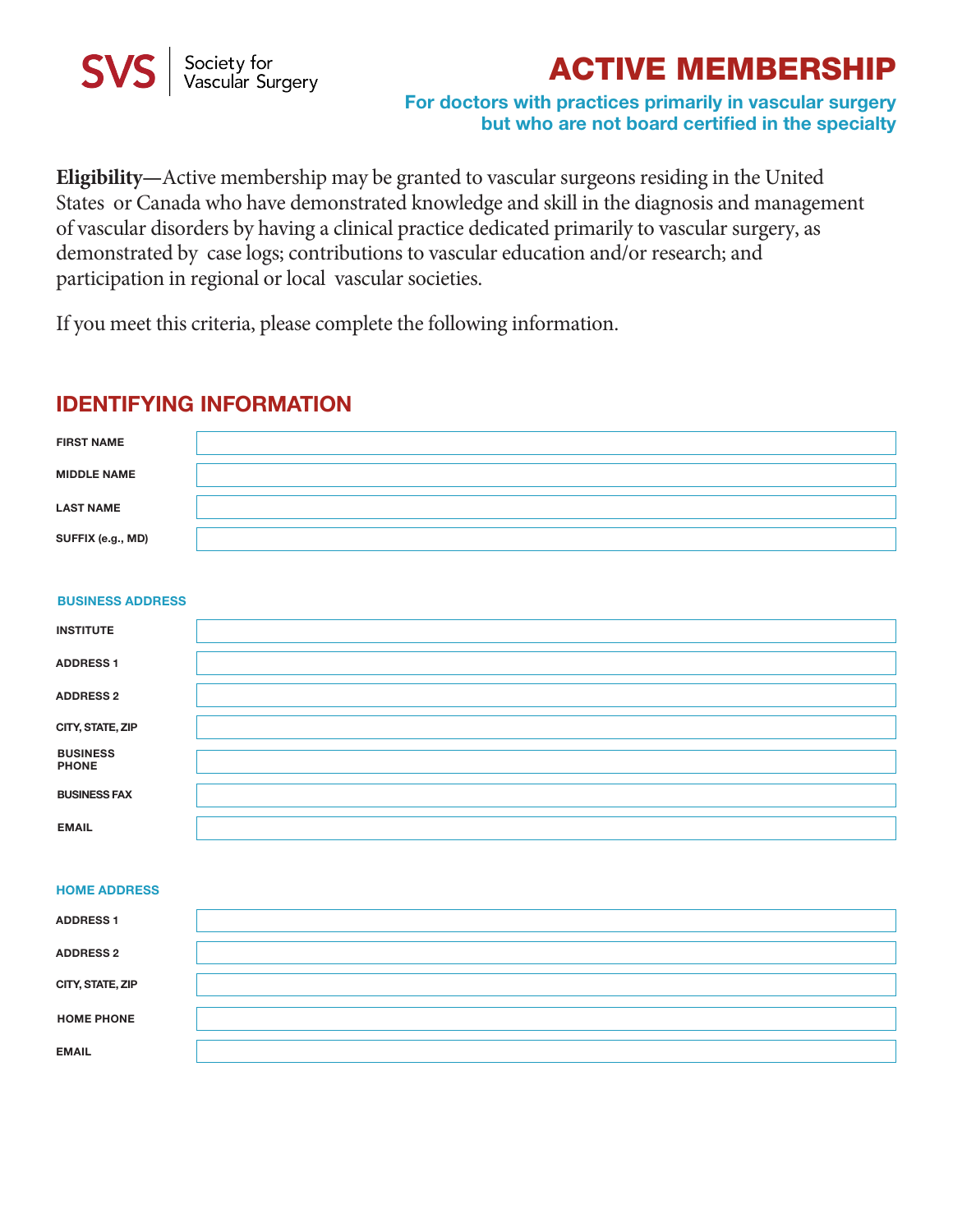# **CERTIFICATION**

For surgeons whose clinical practice is dedicated primarily to vascular surgery, the Membership Committee will take into account the following factors:

\*Contributions to vascular surgery education and research

\*Membership in the American College of Surgeons

\*Participation in regional or local vascular societies

Please provide the number for each certificate you hold:

| <b>AMERICAN BOARD OF SURGERY</b>                                                                                                             | <b>CERTIFICATE NUMBER</b> |            |            |           |
|----------------------------------------------------------------------------------------------------------------------------------------------|---------------------------|------------|------------|-----------|
| <b>FELLOW ROYAL COLLEGE OF SURGEONS</b>                                                                                                      | <b>CERTIFICATE NUMBER</b> |            |            |           |
| OTHER (e.g., RADIOLOGY, CARDIOTHORACIC)                                                                                                      | <b>CERTIFICATE NUMBER</b> |            |            |           |
| PLEASE INDICATE YOUR CERTIFICATION DATE (MM/YYYY)                                                                                            |                           |            |            |           |
| <b>PROFESSIONAL ACTIVITIES</b><br>Are you an active member of the American College of Surgeons? (ACS<br>candidate members are not eligible.) |                           |            | <b>YES</b> | <b>NO</b> |
| Are you an active member of a regional vascular society?                                                                                     |                           | <b>YES</b> | <b>NO</b>  |           |
| If yes, please list regional societies:                                                                                                      |                           |            |            |           |
|                                                                                                                                              |                           |            |            |           |
|                                                                                                                                              |                           |            |            |           |
| <b>HOSPITAL PRIVILEGES</b>                                                                                                                   |                           |            |            |           |
| <b>HOSPITAL</b><br><b>NAME</b>                                                                                                               |                           |            |            |           |

| <b>BEGIN DATE</b><br><b>END DATE</b><br>(MM/YYYY)<br>(MM/YYYY)<br><b>OR</b><br><b>CURRENT</b> |  |
|-----------------------------------------------------------------------------------------------|--|
|-----------------------------------------------------------------------------------------------|--|

## **CURRENT MEDICAL SCHOOL APPOINTMENTS**

| <b>SCHOOL</b><br><b>NAME</b>                                 |                                       |                                    |
|--------------------------------------------------------------|---------------------------------------|------------------------------------|
| <b>BEGIN DATE</b><br>(MM/YYYY)                               |                                       | <b>END DATE</b><br>(MM/YYYY)<br>ОR |
|                                                              |                                       | <b>CURRENT</b>                     |
| WHAT PERCENTAGE OF YOUR PRACTICE IS DEVOTED<br>$\frac{0}{0}$ |                                       |                                    |
|                                                              | TO THE TREATMENT OF VASCULAR DISEASE? |                                    |

# **SURGICAL/MEDICAL SOCIETY MEMBERSHIPS**

Please list your membership in any surgical and medical societies:

## **VASCULAR EXPERIENCE**

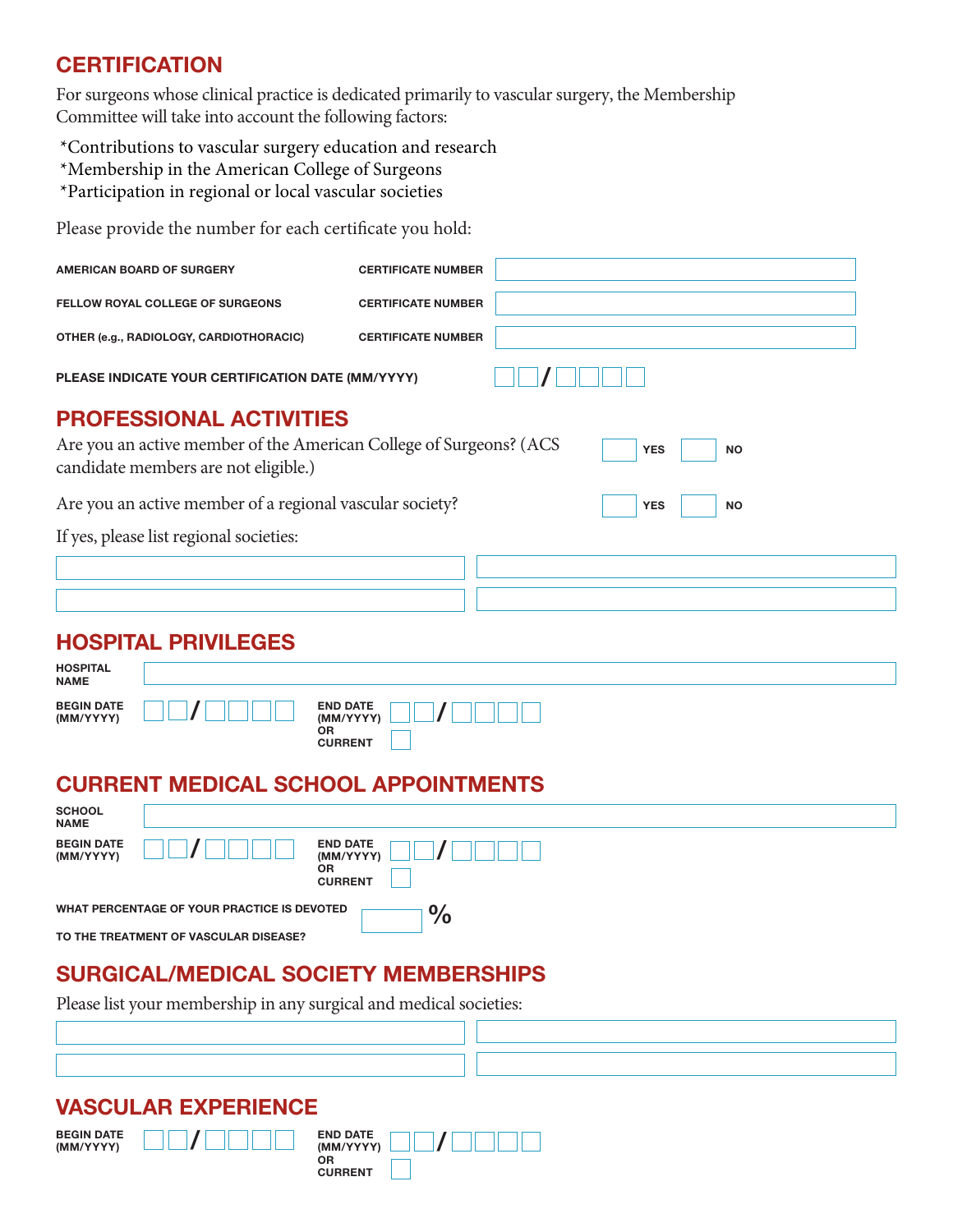# **WORKSHEET: CASE LIST**

A case list detailing your vascular experience is required. Please complete the following form for the past 6–12 months of your practice.

|                                                | <b>Surgeon</b> | <b>Teaching Assistant</b> | <b>Assistant</b> |
|------------------------------------------------|----------------|---------------------------|------------------|
| <b>Carotid endarterectomy</b>                  |                |                           |                  |
| Cerebrovascular-great vessels                  |                |                           |                  |
| Thoracoabdominal aneurysm                      |                |                           |                  |
| Abdominal aortic aneurysm-elective             |                |                           |                  |
| Abdominal aortic aneurysm-ruptured             |                |                           |                  |
| Aortoiliac (femoral) bypass or endarterectomy  |                |                           |                  |
| Visceral/renal arterial reconstruction         |                |                           |                  |
| <b>Extra-anatomical bypass</b>                 |                |                           |                  |
| Femoral popliteal (tibial) bypass-autogenous   |                |                           |                  |
| Femoral popliteal (tibial) bypass-prosthesis   |                |                           |                  |
| Common femoral or profunda repair              |                |                           |                  |
| Traumatic arterial (venous) repair             |                |                           |                  |
| <b>SUBTOTAL</b>                                |                |                           |                  |
| Ш                                              | <b>Surgeon</b> | <b>Teaching Assistant</b> | <b>Assistant</b> |
| Diagnostic angiography                         |                |                           |                  |
| Lower extremity angioplasty with/without stent |                |                           |                  |
| Upper extremity angioplasty with/without stent |                |                           |                  |
| <b>Carotid angioplasty</b>                     |                |                           |                  |
| Stent graft (e.g., endoluminal graft for AAA)  |                |                           |                  |
| <b>Thrombolysis</b>                            |                |                           |                  |
| Diagnostic venography                          |                |                           |                  |
| <b>Venous angioplasty</b>                      |                |                           |                  |
| Visceral angioplasty with/without stent        |                |                           |                  |
| <b>SUBTOTAL</b>                                |                |                           |                  |
| Ш                                              | <b>Surgeon</b> | <b>Teaching Assistant</b> | <b>Assistant</b> |
| <b>Embolectomy (thrombectomy)</b>              |                |                           |                  |
| <b>Vascular access</b>                         |                |                           |                  |
| <b>Thoracic outlet</b>                         |                |                           |                  |
| <b>IVC</b> interruption                        |                |                           |                  |
| <b>Major venous operations</b>                 |                |                           |                  |
| <b>Varicose veins</b>                          |                |                           |                  |
| <b>Amputations-major</b>                       |                |                           |                  |
| <b>Amputations-minor</b>                       |                |                           |                  |
| Sympathectomy                                  |                |                           |                  |
| <b>SUBTOTAL</b>                                |                |                           |                  |
| <b>GRAND TOTAL</b>                             |                |                           |                  |
| Other major vascular cases not listed above    |                |                           |                  |
|                                                |                |                           |                  |
|                                                |                |                           |                  |
|                                                |                |                           |                  |